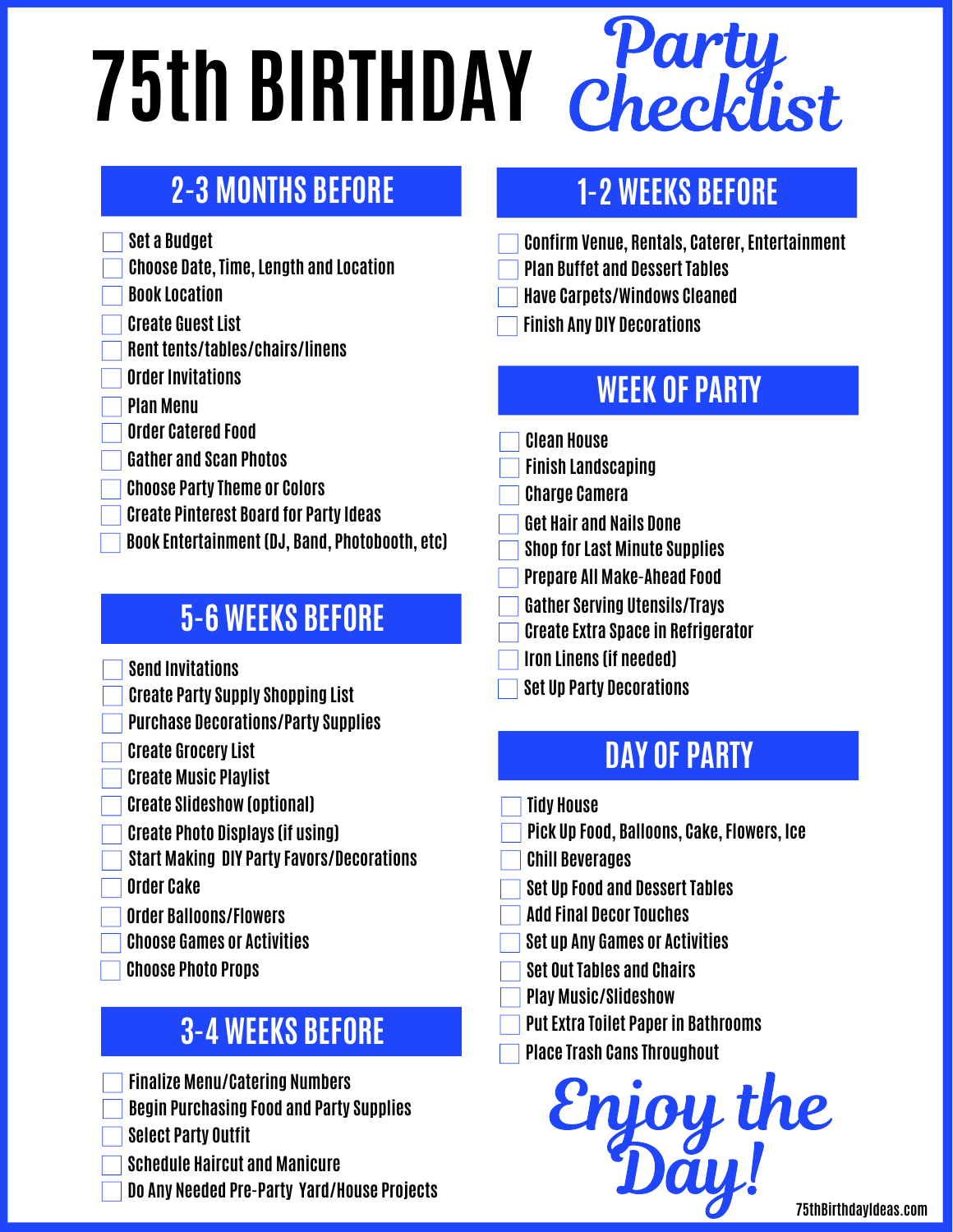# **75th BIRTHDAY** Party Overview

| Date/Time:                                                                                | Location:                                                                                 |
|-------------------------------------------------------------------------------------------|-------------------------------------------------------------------------------------------|
| the control of the control of the control of the control of the control of the control of | the control of the control of the control of the control of the control of the control of |
| Theme:                                                                                    | <b>Colors:</b>                                                                            |
|                                                                                           |                                                                                           |
| # of Guests:                                                                              | <b>Budget:</b>                                                                            |
|                                                                                           |                                                                                           |

| w<br>٧ | ۰, |  |
|--------|----|--|
|        |    |  |

### **DECORATIONS**

| ACTIVITIES |  |
|------------|--|
|------------|--|

| <b>FOOD</b> | <b>DRINKS</b> |
|-------------|---------------|
|             |               |
|             |               |
|             |               |
|             |               |

#### **FAVORS**